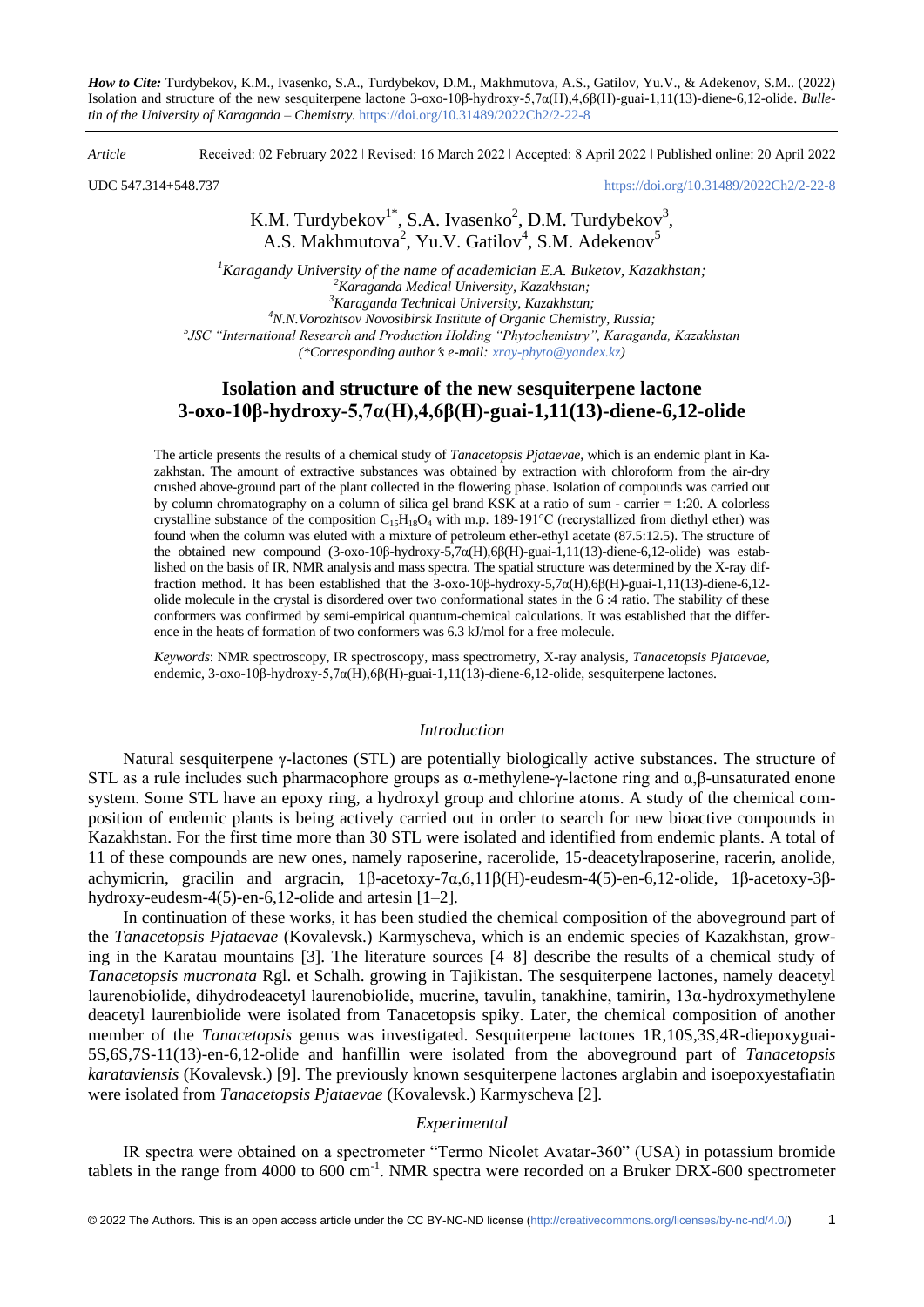using standard Bruker software. The Finnigan DMS-8200 high-resolution mass spectrometer with an ionizing voltage of 70 eV (evaporator temperature was 220 °C) was used to record mass spectra as well as determine the molecular weight and elemental composition. Melting point was determined on an SMF-38 heating table. The reaction progress was monitored by TLC. Sorbfil plates were used for TLC, which were developed by spraying with  $2\%$  aqueous  $KMnO<sub>4</sub>$  solution. KSK silica gel was used for column chromatography.

*Isolation of 3-oxo-10β-hydroxy-5,7α(Н),6β(Н)-guai-1,11(13)-diene-6,12-olide* (**1**). Air-dry crushed raw materials of *Tanacetopsis Pjataevae* (0.7 kg, leaves, flower baskets, buds) collected in the flowering phase in the Arpaozen gorge, Karatau, South Kazakhstan region were extracted with chloroform 3 times. Then the solvent was evaporated. Next, the amount of extractives (44 g) was chromatographed on a column of silica gel grade KSK at a ratio of sum – carrier  $= 1:20$ . When the column was eluted with a mixture of petroleum ether-ethyl acetate (87.5:12.5), substance **1** was isolated with a yield of 0.200 g (0.029% based on air-dry raw materials). The colorless crystalline substance of the  $C_{15}H_{18}O_4$  composition with m.p. 189–191 °C was obtained by recrystallization from diethyl ether.

IR spectrum (KBr, v, cm<sup>-1</sup>): 3463 (OH group), 2935, 2872, 1750 (C=O γ-lactone), 1707 (C=O), 1608 (C=C), 1456, 1410, 1371, 1356, 1325, 1261, 1173, 1154, 1081, 1064, 989, 971, 957, 883, 819, 758, 728, 666, 640, 558, 501, 425.

<sup>1</sup>H NMR spectrum (600 MHz, CDCl<sub>3</sub>,  $\delta$ , ppm, J/Hz): 6.33 (1H, s, H2), 2.57 (1H, d, J=6.0, overlapping with OH-10, H4), 2.69 (1H, d, J=11.0, H5), 3.95 (1H, t, J=10.0, H6), 2.93 (1H, m, H7), 1.75 (1H, m, H8a), 2.23 (1H, dd, J1=7.0, J2=7.0, H8b), 1.99 (2H, m, H9), 5.49 (1H, s, H13a), 6.18 (1H, s, H13b), 1.27 (3H, br.d, J=6.0, CH3-14), 1.54 (3H, s, CH<sub>3</sub>-15). 2.57 d (1H, d, J=6.0, overlap with H-4, OH-10).

<sup>13</sup>C NMR spectrum (150.96 MHz, CDCl<sub>3</sub> δ, ppm): 169.12 (s, C1), 129.78 (d, C2), 209.23 (s, C3), 46.52 (d, C4 ), 55.24 (d, C5), 82.89 (d, C6), 46.42 (d, C7), 21.49 (t, C8), 37.60 (t, C9), 73.42 (s, С10), 139.73 (s, С11), 181.07 (s, С12), 119.90 (t, С13), 27.83 (q, С14), 15.58 (q, С15).

Mass spectrum (70 eV, m/z, Irel. (%)): 262.1 [M]+. Calculated: m/z 262.1200. Found: m/z 262.1196.

Quantum-chemical calculations were carried out using the MOPAC software package version 9.0. Optimization of the molecule geometrical data was carried out by the PM6 method [10].

*X-ray analysis of compound* **1**. The cell parameters and the intensity of 15346 reflections (3216 independent,  $R_{int}=0.0491$ ) were measured on a diffractometer "BrukerKappa APEX2 CCD" (MoK<sub>a</sub>, graphite monochromator, ω-scan,  $2.667 \le \theta \le 27.653$ ) at 296 K. The crystals are orthorhombic, a=7.7072(3), b=11.8416(5), c=15.2767(6) Å, V=1394.2(1) Å<sup>3</sup>, Z=4 (C<sub>15</sub>H<sub>18</sub>O<sub>4</sub>), the space group P2<sub>1</sub>2<sub>1</sub>2<sub>1</sub>, d<sub>calc</sub>=1.250 g/cm<sup>3</sup>,  $\mu$ =0.090 mm<sup>-1</sup>. The initial array of the measured intensities was processed and absorption was taken into account using the SAINT [11] and SADABS [12] programs (multi-scan,  $T_{min}$  0.957,  $T_{max}$  0.981).

The structure was solved via direct method. The positions of nonhydrogen atoms were refined under anisotropic approximation by means of full-matrix least squares method. All hydrogen atoms were put in the geometric positions and refined under isotropic approximation with constant position and heat parameters (*rider* model). The structure was determined and refined using the SHELXS [13] and SHELXL-2018/3 [14] software. A total of 2788 independent reflections with  $I \geq 2\sigma(I)$  were used in the calculations and the number of refined parameters was 257.

The final divergence factors were  $R_1=0.0408$ ,  $_{\text{W}}R_2=0.1068$  (for reflections with  $I \geq 2\sigma(I)$ ),  $R_1 = 0.0495$ ,  $_{\text{W}}R_2 = 0.1145$  (for all reflections),  $GooF = 1.032$ . Peaks of residual density were  $\Delta \rho = 0.156$  and  $-0.128$  e/Å<sup>3</sup>. The CIF file containing the complete information on the structure examined was deposited in the Cambridge Center for Crystal Structural Data (CCDC) under number 2006552. The atomic coordinates are shown in Table 1.

Table 1

| Atom             | $\boldsymbol{\chi}$ |             |            | $\cup_{\ell}a$ . |
|------------------|---------------------|-------------|------------|------------------|
|                  |                     |             |            |                  |
| O1               | 2036(2)             | $-776(1)$   | $-151(1)$  | 53(1)            |
| O2A              | 260(30)             | $-2216(13)$ | $-487(9)$  | 86(4)            |
| O2B              | $-100(40)$          | $-1910(20)$ | $-457(17)$ | 91(6)            |
| O <sub>3</sub>   | 4808(4)             | 2953(2)     | $-612(2)$  | 113(1)           |
| O <sub>4</sub> A | 4186(16)            | 2035(8)     | 2583(6)    | 79(3             |

The coordinates of the atoms in the cell fractions  $(\times 10^4)$ and isotropic thermal parameters  $(\AA^2,\times 10^3)$  in the structure  $1$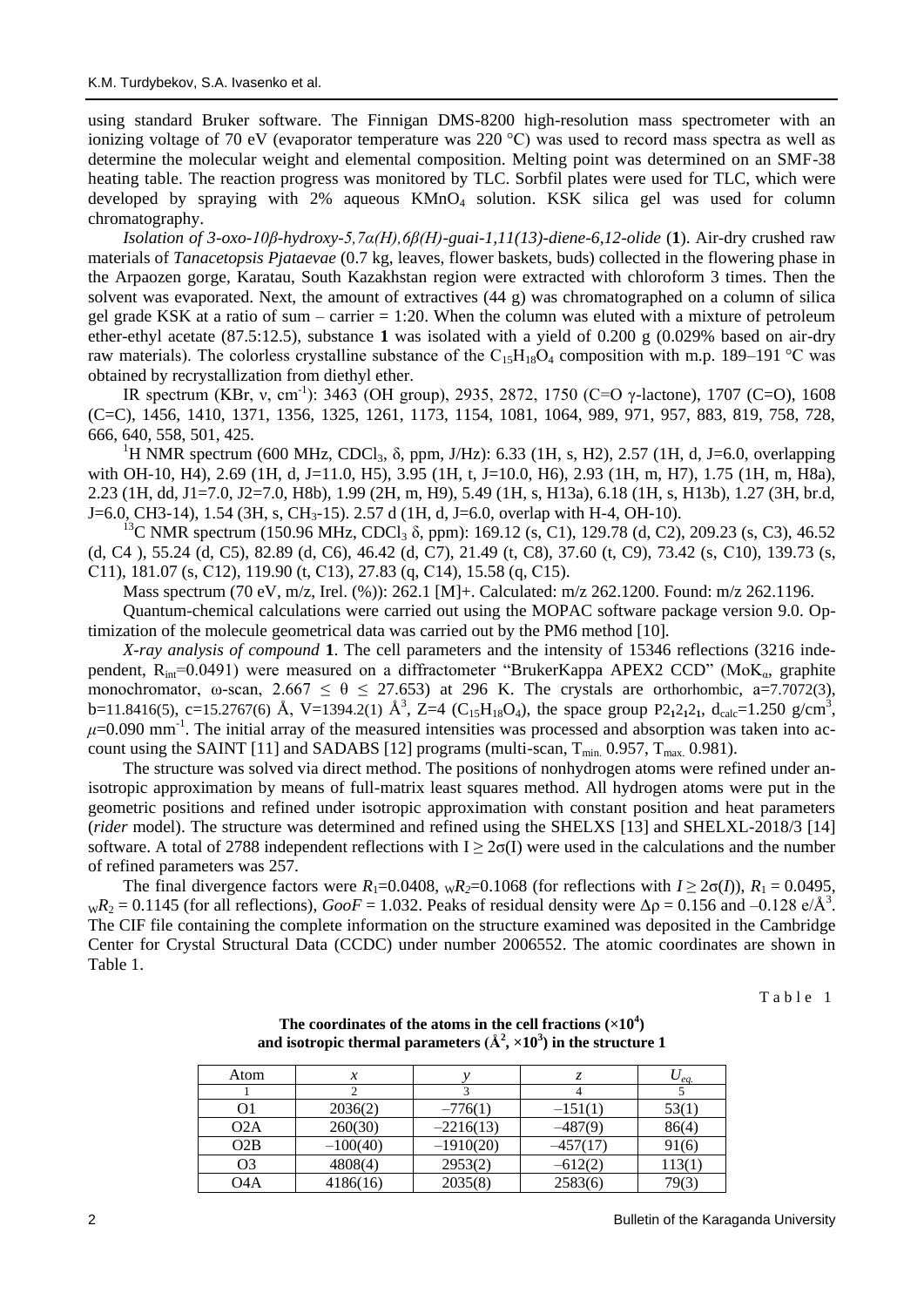| $\mathbf{1}$     | $\overline{c}$ | 3           | $\overline{4}$ | 5      |
|------------------|----------------|-------------|----------------|--------|
| O <sub>4</sub> B | 4680(20)       | 2013(10)    | 2656(10)       | 81(5)  |
| C <sub>1</sub>   | 4636(3)        | 1242(2)     | 1227(1)        | 47(1)  |
| C <sub>2</sub>   | 4828(3)        | 2253(2)     | 863(2)         | 62(1)  |
| C <sub>3</sub>   | 4755(4)        | 2177(2)     | $-87(2)$       | 70(1)  |
| C <sub>4</sub>   | 4627(4)        | 949(2)      | $-334(1)$      | 65(1)  |
| C <sub>5</sub>   | 4338(3)        | 327(2)      | 542(1)         | 46(1)  |
| C <sub>6</sub>   | 2514(2)        | $-122(2)$   | 630(1)         | 43(1)  |
| C7               | 2233(3)        | $-948(2)$   | 1382(1)        | 51(1)  |
| C <sub>8</sub> A | 2266(14)       | $-292(9)$   | 2274(7)        | 80(3)  |
| C8B              | 1867(19)       | $-541(10)$  | 2289(11)       | 54(2)  |
| C9A              | 4134(8)        | $-17(3)$    | 2539(2)        | 70(2)  |
| C9B              | 2465(8)        | 661(5)      | 2470(3)        | 54(2)  |
| C10A             | 4902(12)       | 1073(8)     | 2150(6)        | 54(2)  |
| C10B             | 4382(16)       | 957(12)     | 2275(8)        | 50(3)  |
| C11A             | 610(20)        | $-1552(14)$ | 988(9)         | 85(4)  |
| C11B             | 920(30)        | $-1660(20)$ | 1126(13)       | 69(4)  |
| C12A             | 860(20)        | $-1507(17)$ | 33(9)          | 72(4)  |
| C12B             | 870(30)        | $-1640(30)$ | 152(13)        | 64(5)  |
| C13A             | $-717(14)$     | $-1917(9)$  | 1459(6)        | 114(4) |
| C13B             | $-178(19)$     | $-2477(9)$  | 1407(8)        | 83(3)  |
| C14A             | 6907(7)        | 1086(6)     | 2354(4)        | 99(2)  |
| C14B             | 5673(10)       | 98(6)       | 2536(4)        | 73(2)  |
| C15              | 6255(6)        | 571(4)      | $-800(2)$      | 118(2) |

### Continuation of Table 1

### *Results and Discussions*

A colorless substance 1 of the  $C_{15}H_{18}O_4$  composition was obtained from the extract of the aerial part of *Tanacetopsis Pjataevae* when the column was eluted with a mixture of petroleum ether-ethyl acetate (87.5:12.5).

The IR spectrum of compound 1 contains absorption bands characteristic of the OH group at  $3463 \text{ cm}^{-1}$ , the carbonyl of the γ-lactone ring at 1750 cm<sup>-1</sup>, and the C=O bonds at 1707 cm<sup>-1</sup>, C=C at 1608 cm<sup>-1</sup>. In the mass spectrum of 1 there is a peak of the molecular ion  $m/z$  262.1  $[M]^+$ , which corresponds to the molecular weight.

In the <sup>1</sup>H NMR spectrum of molecule **1**, signals of the protons of the methyl group at the C4 atom are observed as a doublet at 2.57 ppm with SSIC 6.0 Hz, protons of the methyl group at the hydroxyl group as a singlet at 1.54 ppm, proton H5 as a doublet at 2.69 ppm with SSIC 11 Hz. Two symmetrical singlets at 5.49 ppm and 6.18 ppm belong to the protons of the exomethylene group ( $C11=C13H<sub>2</sub>$ ). The H7 methine proton appears as a multiplet centered at 2.93 ppm, while the H6 lactone proton appears as a triplet at 3.95 ppm with SSIC 10.0 Hz. The vinyl H2 proton appears as a singlet at 6.33 ppm, the hydroxyl proton appears as a doublet at 2.57 ppm with SSIC 6.0 Hz. The nature of the splitting of the signal of the lactone proton in-



Figure 1. Structural formula of molecule 3-oxo-10β-hydroxy-5,7α(H),6β(H) guai-1,11(13)-diene-6,12-olide **(1)**

dicates that the lactone ring in compound **1** is located at C6-C7 of the main skeleton, and the spin-spin coupling constant indicates its trans junction.

The <sup>13</sup>C NMR spectrum of the molecule 1 shows the presence of 5 singlets, 5 doublets, 3 triplets, and 2 quartets. This corresponds to the structural formula of compound **1**.

Based on spectral data, compound **1** was identified as 3-oxo-10β-hydroxy-5,7α(H),6β (H)-guai-1,11(13)-diene-6,12-olide, a new STL of guaiane type (Fig. 1).

An X-ray analysis was performed to finally establish the structure of compound **1**. From the data obtained it follows that there is one molecule **1**, half of whose atoms are statically disordered in two positions, in the independent part of the unitary crystalline cell. It follows from the data obtained that the bond lengths (Table 2) and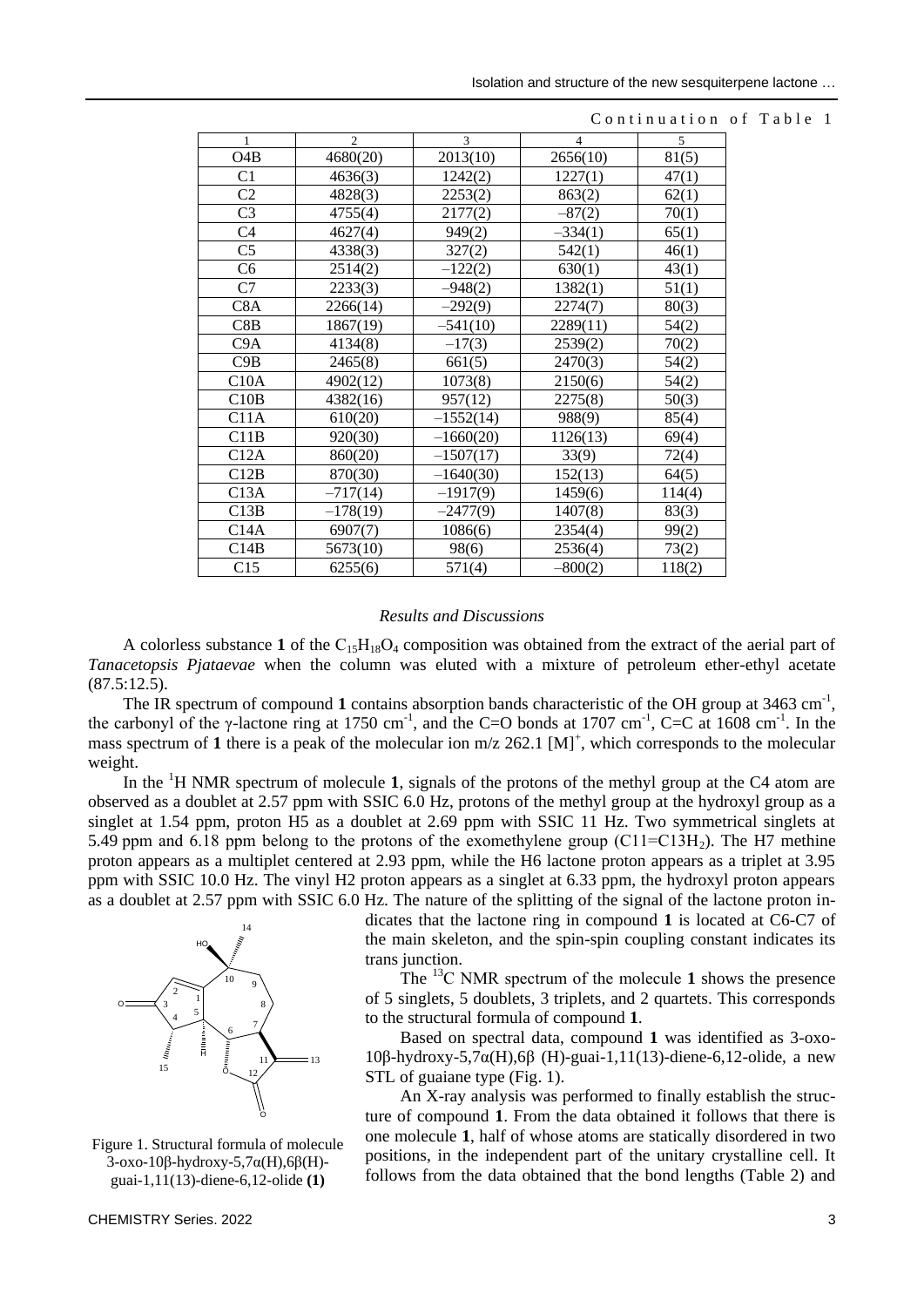bond angles (Table 3) in compounds **1** somewhat differ from the usual ones [15]. This is obviously related to the disorder of a number of atoms of structure **1** in the crystalline state.

## Table 2

| <b>B</b> ond | d         |           |              | d         |           |
|--------------|-----------|-----------|--------------|-----------|-----------|
|              | 1a        | 1b        | <b>B</b> ond | 1a        | 1b        |
| $O1-C12$     | 1.283(14) | 1.44(2)   | $C4-C15$     | 1.510(3)  | 1.510(3)  |
| $O1-C6$      | 1.470(2)  | 1.470(2)  | $C5-C6$      | 1.509(2)  | 1.509(2)  |
| $O2-C12$     | 1.245(11) | 1.236(16) | $C6-C7$      | 1.523(2)  | 1.523(2)  |
| $O3-C3$      | 1.219(2)  | 1.219(2)  | $C7-C8$      | 1.570(8)  | 1.494(12) |
| $O4-C10$     | 1.429(8)  | 1.398(12) | $C7-C11$     | 1.561(9)  | 1.372(15) |
| $C1-C2$      | 1.328(2)  | 1.328(2)  | $C8-C9$      | 1.531(8)  | 1.522(9)  |
| $C1-C10$     | 1.439(7)  | 1.648(9)  | $C9-C10$     | 1.540(6)  | 1.547(9)  |
| $C1-C5$      | 1.523(29) | 1.523(29) | $C10-14$     | 1.576(8)  | 1.477(11) |
| $C2-C3$      | 1.455(3)  | 1.455(3)  | $C11-12$     | 1.473(10) | 1.489(14) |
| $C3-C4$      | 1.506(3)  | 1.506(3)  | $C11-13$     | 1.323(10) | 1.357(14) |
| $C4-C5$      | 1.544(2)  | 1.544(2)  |              |           |           |

### **Bond lengths (***d***, Å) in conformers 1a and 1b of the structure 1**

### Table 3

## **Valent angles (ω, deg.) in conformers 1a and 1b of the structure 1**

| Angle       | $\omega$ |                |                                                   | $\omega$  |                |
|-------------|----------|----------------|---------------------------------------------------|-----------|----------------|
|             | 1a       | 1 <sub>b</sub> | Angle                                             | 1a        | 1 <sub>b</sub> |
| C12-O1-C6   | 110.8(4) | 105.7(6)       | C6-C7-C11                                         | 96.7(4)   | 106.5(6)       |
| $C2-C1-C5$  | 111.7(1) | 111.7(1)       | $C6-C7-C8$                                        | 109.5(3)  | 121.2(4)       |
| $C2-C1-C10$ | 121.3(3) | 127.2(4)       | C11-C7-C8                                         | 125.0(6)  | 108.8(7)       |
| $C10-C1-C5$ | 126.6(3) | 120.2(4)       | C <sub>9</sub> -C <sub>8</sub> -C <sub>7</sub>    | 110.4(5)  | 114.4(7)       |
| $C1-C2-C3$  | 110.9(2) | 110.9(2)       | $C8-C9-C10$                                       | 115.9(5)  | 117.7(6)       |
| $O3-C3-C2$  | 127.4(2) | 127.4(2)       | O <sub>4</sub> -C <sub>10</sub> -C <sub>1</sub>   | 106.8(5)  | 101.6(7)       |
| O3-C3-C4    | 124.4(2) | 124.4(2)       | $O4-C10-C9$                                       | 110.0(5)  | 106.3(8)       |
| $C2-C3-C4$  | 108.2(2) | 108.2(2)       | $C1-C10-C9$                                       | 116.1(5)  | 110.3(6)       |
| $C3-C4-C5$  | 104.7(1) | 104.7(1)       | $O4-C10-C14$                                      | 106.3(6)  | 113.0(9)       |
| $C3-C4-C15$ | 110.5(2) | 110.5(2)       | C1-C10-C14                                        | 109.3(4)  | 108.9(6)       |
| $C15-C4-C5$ | 112.8(2) | 112.8(2)       | C9-C10-C14                                        | 108.0(5)  | 115.8(6)       |
| $C6-C5-C1$  | 109.2(1) | 109.2(1)       | C <sub>13</sub> -C <sub>11</sub> -C <sub>12</sub> | 130.7(9)  | 107.9(14)      |
| $C6-C5-C4$  | 112.4(1) | 112.4(1)       | C <sub>13</sub> -C <sub>11</sub> -C <sub>7</sub>  | 124.0(8)  | 143.9(11)      |
| $C1-C5-C4$  | 103.6(1) | 103.6(1)       | C12-C11-C7                                        | 105.1(7)  | 107.3(11)      |
| O1-C6-C5    | 110.3(1) | 110.3(1)       | O <sub>2</sub> -C <sub>12</sub> -O <sub>1</sub>   | 125.3(11) | 108.8(17)      |
| $O1-C6-C7$  | 103.8(1) | 103.8(1)       | O <sub>2</sub> -C <sub>12</sub> -C <sub>11</sub>  | 123.9(13) | 139.9(18)      |
| $C5-C6-C7$  | 115.2(1) | 115.2(1)       | O1-C12-C11                                        | 109.5(8)  | 108.2(12)      |

It should be noted that in some STL crystalline structures, disordering of atoms is observed. Usually some substituents are disordered in the main framework. For example, the phenyl group is disordered in eupatocunin-*o*-bromobenzoate [16], and the isobutyl group is disordered in 8α-isobutyryloxy-9-oxo-germacr-4E,1(10) Z-dien-6β,12-olide [17].

In compounds **1**, an unusual disorder of a part of the atoms of the main framework was observed. An analysis of the data showed that the positions of the atoms in the crystal structure **1** corresponded to two conformers **1a** and **1b** (Fig. 2).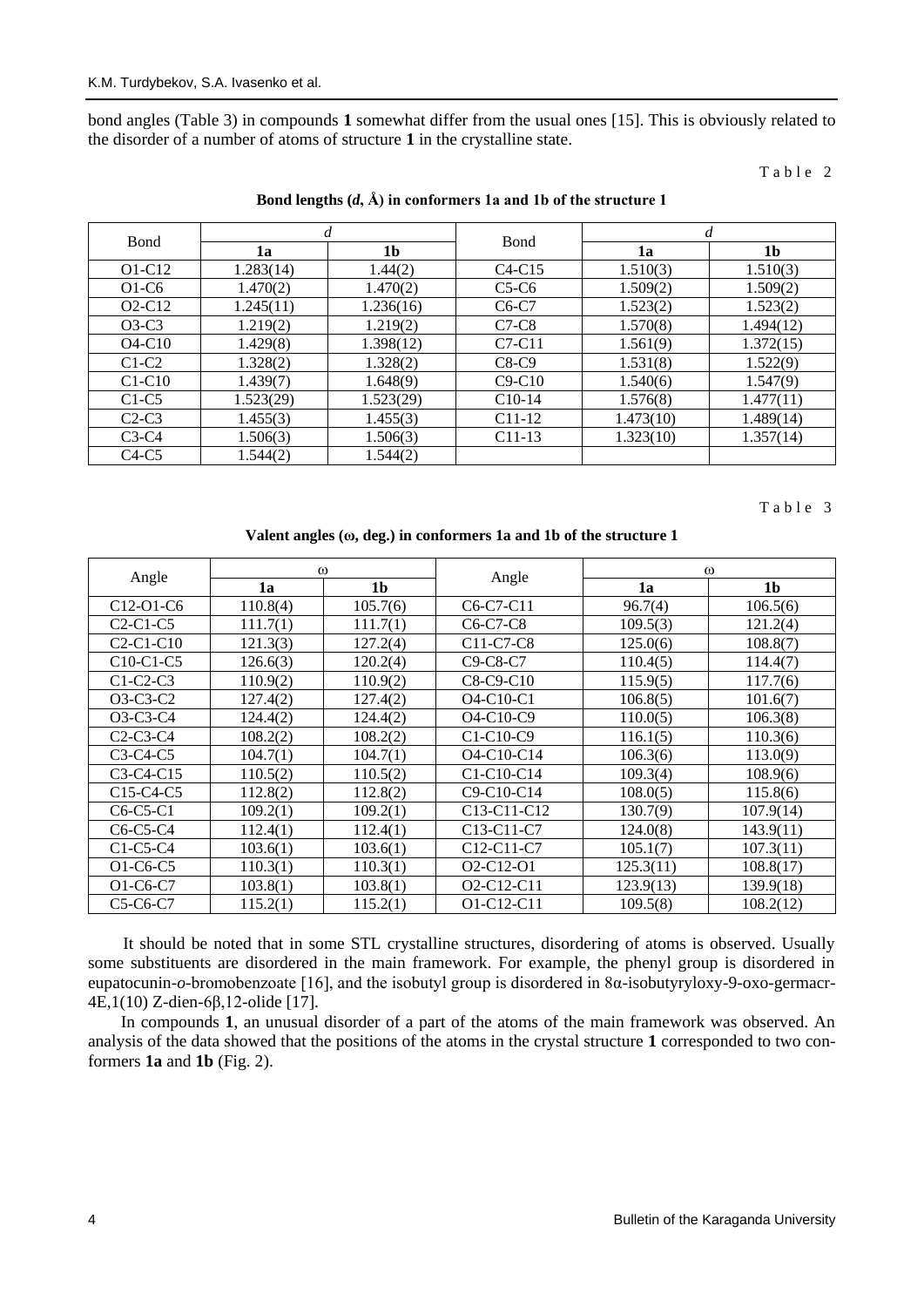

Figure 2. Conformers **1a** and **1b** of disordered molecule 3-oxo-10β-hydroxy-5,7α(H),6β (H)-guai-1,11(13)-diene-6,12-olide **(1)** (thermal vibration ellipsoids are shown with a probability of 30%)

The conformation of the five-membered carbocycle (A) in both conformers is a strongly flattened distorted 4α-envelope ( $(ΔC<sub>S</sub><sup>4</sup>=2.0°)$ ). The seven-membered cycle (B) in conformer **1a** accepts the intermediate conformation between the 7α,1,10β- chair ( $\Delta C_s^2$ =17.1°) и 5,6α,7,8β- twist-chair ( $\Delta C_2^{\ 10}$ =13.7°), in the conformer **1b** accepts the intermediate conformation between 7.8α,1β-chair (( $\Delta C_s^1$ =18.5°) and 1.10α, 5,6β-twistchair ( $\Delta C_2^8$ =19.7°). The conformation of lactone cycle in both conformers is a distorted 6 $\beta$ ,7 $\alpha$ -half-chair  $((\Delta C_2^{6.7} = 4.8^{\circ}$  and 2.4° for **1a** and **1b**, respectively). Intracyclic torsion angles are shown in Table 4.

In the crystal, the ratio of conformers 1a and **1b** is 60:40, and the conformations of the seven-membered cycle in them are significantly distorted relative to the ideal chair and the twist chair. In order to optimize the geometry of conformers **1a** and **1b**, a quantum chemical calculation was performed using the MOPAC program in the PM6 [10] parameterization. As follows from the obtained calculations, the five-membered carbocycle is slightly flattened in comparison with the X-ray diffraction data and takes in **1a** and **1b** the conformation intermediate between the 4α-envelope and  $4\alpha,5\beta$ - half-chair ( $\Delta C_s^4$ =2.0°,  $\Delta C_2^4$ , 5=1.7°) for **1a** and  $(\Delta C_S^4 = 1.9^\circ, \Delta C_2^{4,5} = 0.5^\circ$  for **1b**. The seven-cycle conformation in **1a** and **1b** undergoes the greatest changes. In conformer **1a**, it changes from that observed in the crystal to the intermediate between the  $7\alpha, 1, 10\beta$ -chair ( $\Delta C_S^7$ =19.8°) and 8.9α,6,7β-twist-chair ( $\Delta C_2^8$ =8.8°). In conformer **1b**, the conformation of cycle B is generally preserved, leaning toward a highly distorted 1,10α, 5,6β-twist-chair ( $\Delta C_2^8$ =8.8°). The lactone cycle is also somewhat flattened, but remains in the conformation of the somewhat distorted 6 $\beta$ ,7 $\alpha$ -half-chair (3.8<sup>o</sup>) for  $1a$  and  $3.1^\circ$  for  $1b$ ).

Table 4

|                                                   | Τ.          |            |                     |            |  |  |
|---------------------------------------------------|-------------|------------|---------------------|------------|--|--|
| Angle                                             | $1a(X-ray)$ | $1a$ (PM6) | <b>1b</b> $(X-ray)$ | $1b$ (PM6) |  |  |
|                                                   | 2           | 3          | 4                   | 5          |  |  |
|                                                   |             | Cycle A    |                     |            |  |  |
| $C5-C1-C2-C3$                                     | $-2.0(3)$   | $-1.8$     | $-2.0(3)$           | $-1.7$     |  |  |
| C1-C2-C3-C4                                       | $-4.5(3)$   | $-4.0$     | $-4.5(3)$           | $-2.4$     |  |  |
| $C2-C3-C4-C5$                                     | 8.7(3)      | 7.7        | 8.7(3)              | 5.2        |  |  |
| C3-C4-C5-C1                                       | $-9.3(2)$   | $-8.5$     | $-9.3(2)$           | $-5.9$     |  |  |
| $C2-C1-C5-C4$                                     | 7.3(2)      | 6.7        | 7.3(2)              | 5.0        |  |  |
|                                                   | Cycle B     |            |                     |            |  |  |
| C10-C1-C5-C6                                      | 74.6(5)     | 47.6       | 57.6(6)             | 52.1       |  |  |
| C1-C5-C6-C7                                       | $-77.8(2)$  | $-90.1$    | $-77.8(2)$          | $-72.5$    |  |  |
| C5-C6-C7-C8                                       | 72.7(5)     | 84.2       | 84.4(7)             | 95.9       |  |  |
| C <sub>6</sub> -C <sub>7</sub> -C <sub>8</sub> -C | $-77.7(7)$  | $-67.8$    | $-22.2(13)$         | $-43.9$    |  |  |
| $C7-C8-C9-C10$                                    | 85.4(8)     | 79.6       | $-53.5(13)$         | $-36.5$    |  |  |
| C8-C9-C10-C1                                      | $-46.5(9)$  | $-75.5$    | 82.2(11)            | 83.3       |  |  |
| C5-C1-C10-C9                                      | $-25.4(9)$  | 20.5       | $-64.6(10)$         | $-68.0$    |  |  |

### **Intracyclic torsion angles (, degr.) in n conformers 1a and 1b**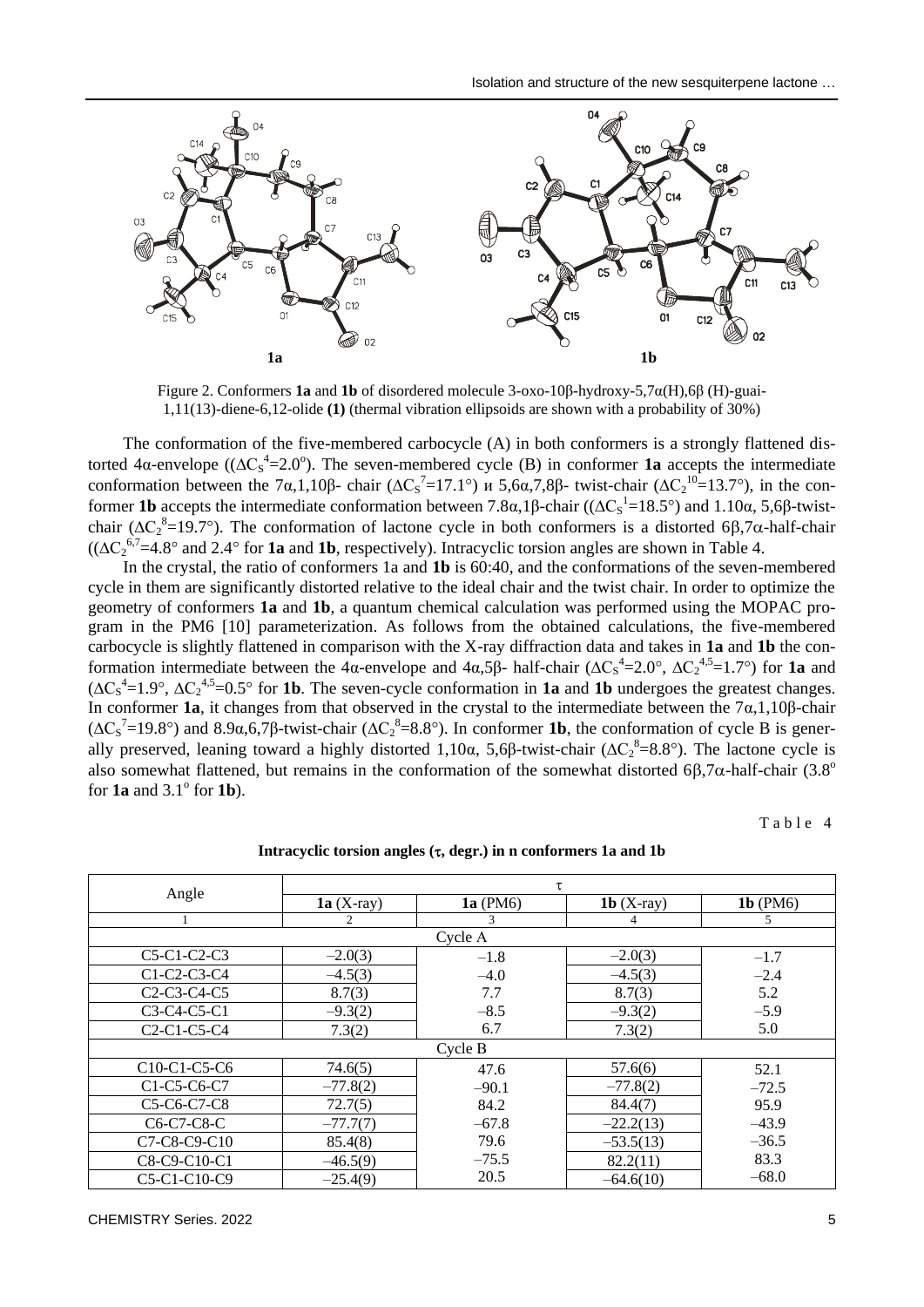|                                                                  |             |         | Continuation of Table 4 |         |  |
|------------------------------------------------------------------|-------------|---------|-------------------------|---------|--|
|                                                                  |             |         |                         |         |  |
|                                                                  |             | Cvcle C |                         |         |  |
| O1-C6-C7-C11                                                     | $-35.7(6)$  | $-28.4$ | $-30.1(12)$             | $-20.0$ |  |
| C <sub>12</sub> -O <sub>1</sub> -C <sub>6</sub> -C <sub>7</sub>  | 30.6(8)     | 22.4    | 24.3(11)                | 15.7    |  |
| $C6-01-C12-C11$                                                  | $-8.9(13)$  | $-6.9$  | $-11.0(20)$             | $-4.7$  |  |
| C <sub>7</sub> -C <sub>11</sub> -C <sub>12</sub> -O <sub>1</sub> | $-15.7(15)$ | $-11.9$ | $-8.0(30)$              | $-8.7$  |  |
| C <sub>6</sub> -C <sub>7</sub> -C <sub>11</sub> -C <sub>12</sub> | 31.4(10)    | 24.3    | 23.0(20)                | 17.4    |  |

It should be noted that for a free molecule, the heat of formation of conformer **1a** is lower than that of **1b** ( $\Delta H_f = 6.3$  kJ/mol. Such a conformation of cycle B ( $\Delta C_2^1 = 7.8^\circ$ ), as in **1a**, was observed in the structure of hypochaerin [18], which was the only studied by the X-ray diffraction method with the sp<sup>2</sup>-hybridized  $C(1)$ atom of the seven-membered ring, which is consistent with the theory of the implementation of the most stable conformer in the crystal [19].

## *Conclusions*

As a result of the *Tanacetopsis Pjataevae* chemical study, an endemic plant of Kazakhstan, a colorless crystalline substance of the  $C_{15}H_{18}O_4$  composition with m.p. 189-191°C was isolated. The structure of the obtained new compound according to IR, NMR and mass spectra was determined as 3-oxo-10β-hydroxy-5,7α(Н),6β(Н)-guai-1,11(13)-diene-6,12-olide. From the data of X-ray diffraction analysis, it was established that the molecule of 3-oxo-10β-hydroxy-5,7α(Н),6β(Н)-guai-1(2),11(13)-diene-6,12-olide in the crystal was disordered in two conformational states in a ratio of 6:4. Quantum-chemical semi-empirical calculations established that for a free molecule the difference in the heats of formation of conformers was 6.3 kJ/mol.

#### References

1 Adekenov S.M. Sesquiterpene lactones from endemic species of the family Asteraceae / S.M. Adekenov // Chem. Natur. Comp. — 2013. — Vol. 49, No 1. — P. 158–162. <https://doi:10.1007/s10600-013-0543-y>

2 Адекенов С.М. Растения — источники новых лекарственных веществ / С.М. Адекенов, Е.М. Габдуллин, А.Н. Куприянов // Фармацевтический бюллетень. — 2015. — № 1–2. — C. 9–16.

3 Павлов Н.Б. Флора Казахстана / Н.Б. Павлов. — Алма-Ата: Наука, 1966. — 639 с.

4 Abduazimov B.C. Components of Tanacetopsis mucronata / B.C. Abduazimov, A.I. Yunusov, G.P. Sidyakin //Khim. Prirod. Soedin. — 1983. — Vol. 19, No. 6. — P. 764–765. <https://doi.org/10.1007/BF00575207>

5 Makhmudov M.K. Crystal and molecular structure of the sesquiterpene lactone mucrin / M.K. Makhmudov, B.K. Abduazimov, B. Tashkhodzhaev, B.T. Ibragimov, M.R. Yagudaev // Khim. Prirod. Soedin. — 1988, — Vol. 24, No. 1. — P. 49-53. <https://doi.org/10.1007/BF00597573>

6 Abduazimov B.C. Structure of macrolide / B.C. Abduazimov, B. Tashkhodzhaev, S. Nasirov, I.D. Sham'yanov, M.R. Yagudaev, V.M. Malikov //Chem. Natur. Comp. — 1991. — Vol. 27, No. 1. — P. 15–19. <https://doi.org/10.1007/BF00629823>

7 Izbosarov M.B. Structure of mucroflavone B / M.B. Izbosarov, B.R. Abduazimov, A. Vdovin, E.L. Kristallovich, M.P. Yuldashev // Chem. Natur. Comp. — 1999. — Vol. 35, No. 6. — P. 625–627. <https://doi.org/10.1007/BF02236287>

8 Tashkhodzhaev B. 13α-Hydroxymethylenedeacetyllaurenobiolide, a New Germacranolide from Tanacetopsis mucronata / B. Tashkhodzhaev, B.K. Abduazimov, M.B. Izbosarov, I.D. Sham'yanov, M.Y. Antipin // Chem. Natur. Comp. — 2002. — Vol. 38, No. 6. — P. 557–560. <https://doi.org/10.1023/A:1022682620162>

9 [Dusmatova D.E.](https://www.webofscience.com/wos/author/record/31443963) Isolation of cytotoxic sesquiterpene lactones from the Tanacetopsis karataviensis (Kovalevsk.) Kovalevsk / D.E. [Dusmatova, K](https://www.webofscience.com/wos/author/record/31443963).M. [Bobakulov, R](https://www.webofscience.com/wos/author/record/1137649).F. [Mukhamatkhanova, K](https://www.webofscience.com/wos/author/record/5661052).K. [Turgunov, T.O.](https://www.webofscience.com/wos/author/record/537878) [Terenteva, E.A.](https://www.webofscience.com/wos/author/record/8598759) Tsay / Natur. Prod. Research. — 2021. — Vol. 35, No. 12. — P. 1939–1948[. https://doi.org/10.1080/14786419.2019.1647423](https://doi.org/10.1080/14786419.2019.1647423)

10 Stewart J.J.P. Optimization of parameters for semiempirical methods V: modification of NDDO approximations and application to 70 elements / J.J.P. Stewart // J. Mol. Modeling. — 2007. — Vol. 13. — P. 1173–1213[. https://doi:10.1007/s00894-007-0233-4](https://doi:10.1007/s00894-007-0233-4)

11 Bruker. SAINT. Bruker AXS Inc., Madison, Wisconsin, USA. 2015.

12 Bruker. SADABS. Bruker AXS Inc., Madison, Wisconsin, USA. 2015.

13 Sheldrick G.M. Crystal structure solution with SHELXS / G.M. Sheldrick // Acta Crystaollogr., Sect. A. — 2008. — Vol. 64, — P. 112–122[. https://doi.org/10.1107/S0108767307043930](https://doi.org/10.1107/S0108767307043930)

14 Sheldrick G.M. Crystal structure refinement with SHELXL / G.M. Sheldrick // Acta Crystaollogr., Sect. C. — 2015. — Vol. 71, — P. 20153–8. <https://doi.org/10.1107/S2053229614024218>

15 Allen F.H. Tables of bond lengths deternined by x-ray and neutron diffraction / F.H. Allen, O. Kennard, D.G. Watson, L. Brammer, A.G. Orpen, R. Taylor //J. Chem. Soc., Perkin Trans. 2. — 1987. P.S1-S19. <https://doi.org/10.1039/A701672G>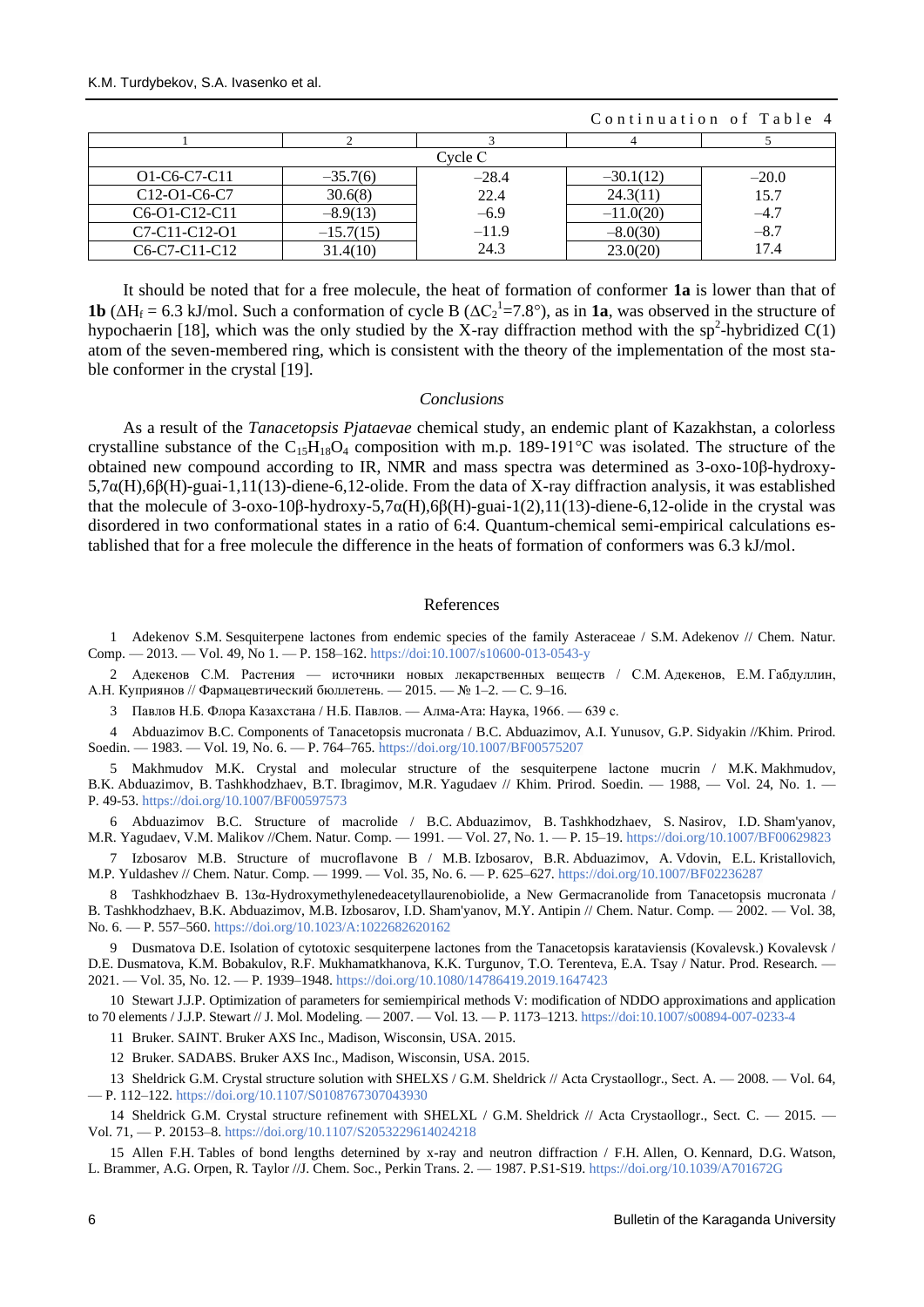16 Cox P.J. X-ray and molecular mechanics studies on the sesquiterpene lactone eupatocunin-o-bromobenzoate — An unusual case of disorder involving atropisomerism / P.J. Cox // J. Crystallogr. Spectrosc. Res.  $-$  1993.  $-$  Vol. 23, No. 3.  $-$  P. 203–208. <https://doi.org/doi:10.1007/bf01190048>

17 Quijano L. Structures of 8α-(2′-methylbutyryloxy)-9α-hydroxymontahibisciolide, a new skeletal type of sesquiterpene lactone, and of its precursor 8α-isobutyryloxy-9-oxo-germacra-4E, 1(10)Z-dien-6β,12-olide / L. Quijano, T. Rios, R.A. Toscano, F.R. Fronczek // J. Chem. Cryst. — 1996. — Vol. 26, No. 11. — P. 753–757. <https://doi.org/10.1007/BF01664652>

18 Gonzalez A.G. Hypochaerin: a new sesquiterpene lactone from Hypochaeris setosus / A.G. Gonzalez, J. Bermejo, G.M. Massanet, J.M. Amaro, B. Dominguez, J. Fayos // Cryst. Struct. Commun. — 1977. — Vol. 6. — P. 373–376.

19 Китайгородский А.И. Молекулярные кристаллы / А.И. Китайгородский. — M.: Наука, 1971. — 424 с.

# Қ.М. Тұрдыбеков, С.А. Ивасенко, Д.М. Тұрдыбеков, А.С. Махмұтова, Ю.В. Гатилов, С.М. Әдекенов

## **Жаңа сесквитерпендік лактон 3-оксо-10β-гидрокси-5,7α(Н),4,6β(Н) гвай-1,11(13)-диен-6,12-олидтың оқшаулануы және құрылымы**

Мақалада Қазақстанның эндемикалық танацетопсис Пятаева (*Tanacetopsis Pyataeva*) өсімдігінің химиялық зерттеу нәтижелері келтірілген. Экстрактивті заттардың қосындысы гүлдену кезеңінде жиналған өсімдіктің ауада құрғақ ұсақталған жер үсті бөлігінен хлороформмен экстракцияланды. Қосылыстардың индивидуалды түрде бөлінуі КСК маркалы силикагель бағанасында қосындыны – тасымалдаушы = 1:20 қатынасында хроматография әдісімен жүргізілді. Бағананы петролейн эфирэтилацетат (87.5:12.5) қоспасымен элюирлегенде құрамы  $C_{15}H_{18}O_4$  болатын, балқу температурасы 189-191°С құрайтын түссіз кристалды зат (диэтилді эфирімен қайта кристаллдандыру) бөлініп алынды. Бөлініп алынған жаңа қосылыстың құрылысы (3-оксо-10β-гидрокси-5,7α(Н),6β(Н)-гвай-1,11(13)-диен-6,12-олид) ИҚ-, ЯМР- және масс-спектрлердің талдау негізінде дәлелденілген. Кеңістіктік құрылымы рентген құрылымдық әдіспен анықталды. Кристаллдағы 3-оксо-10β-гидрокси-5,7α(Н),6β(Н)-гвай-1,11(13)-диен-6,12-олид молекуласы 6:4 қатынасында екі конформациялық күйге бөлінгені анықталды. Бұл конформерлердің тұрақтылығы квантты-химиялық жартылай эмпирикалық есептеулермен расталады. Еркін молекула үшін екі конформердің пайда болу жылуының айырмашылығы 6.3 кДж/моль болатындығы анықталды.

*Кілт сөздері*: ЯМР спектроскопиясы, ИҚ спектроскопиясы, масс-спектрометрия, рентгендік дифракциялық талдау, Пятаев танацетопсисі, эндемикалық, 3-оксо-10β-гидрокси-5,7α(Н),6β(Н)-гвай-1,11(13) -диен-6,12-олид, сесквитерпенді лактондар.

> К.М. Турдыбеков, С.А. Ивасенко, Д.М. Турдыбеков, А.С. Махмутова, Ю.В. Гатилов, С.М. Адекенов

# **Выделение и структура нового сесквитерпенового лактона 3-оксо-10β-гидрокси-5,7α(H),4,6β(H)-гвай-1,11(13)-диен-6,12-олида**

В статье приведены результаты химического исследования танацетопсиса Пятаева (*Tanacetopsis Pjataevae*), эндемичного растения Казахстана. Сумма экстрактивных веществ получена экстракцией хлороформом из воздушно-сухой измельченной надземной части растения, собранного в фазу цветения. Выделение соединений проведено методом колоночной хромотографии на колонке с силикагелем марки КСК при соотношении сумма – носитель = 1:20. При элюировании колонки смесью петролейный эфир – этилацетат (87,5:12,5) выделено бесцветное кристаллическое вещество состава  $C_{15}H_{18}O_4$  с т. пл. 189–191 °С (перекристаллизация из диэтилового эфира). Строение полученного нового соединения (3-оксо-10β-гидрокси-5,7α(Н),6β(Н)-гвай-1,11(13)-диен-6,12-олида) установлено на основании анализа ИК-, ЯМР- и масс-спектров. Пространственная структура определена рентгеноструктурным методом. Установлено, что молекула 3-оксо-10β-гидрокси-5,7α(Н),6β(Н)-гвай-1,11(13) диен-6,12-олида в кристалле разупорядочена по двум конформационным состояниям в соотношении 6:4. Устойчивость этих конформеров подтверждена квантово-химическими полуэмпирическими расчетами. Установлено, что для свободной молекулы разница теплот образования двух конформеров составляет 6,3 кДж/моль.

*Ключевые слова*: ЯМР-спектроскопия, ИК-спектрпоскопия, масс-спектрометрия, рентгеноструктурный анализ, танацетопсис Пятаева, эндемик, 3-оксо-10β-гидрокси-5,7α(Н),6β(Н)-гвай-1,11(13)-диен-6,12-олид, сесквитерпеновые лактоны.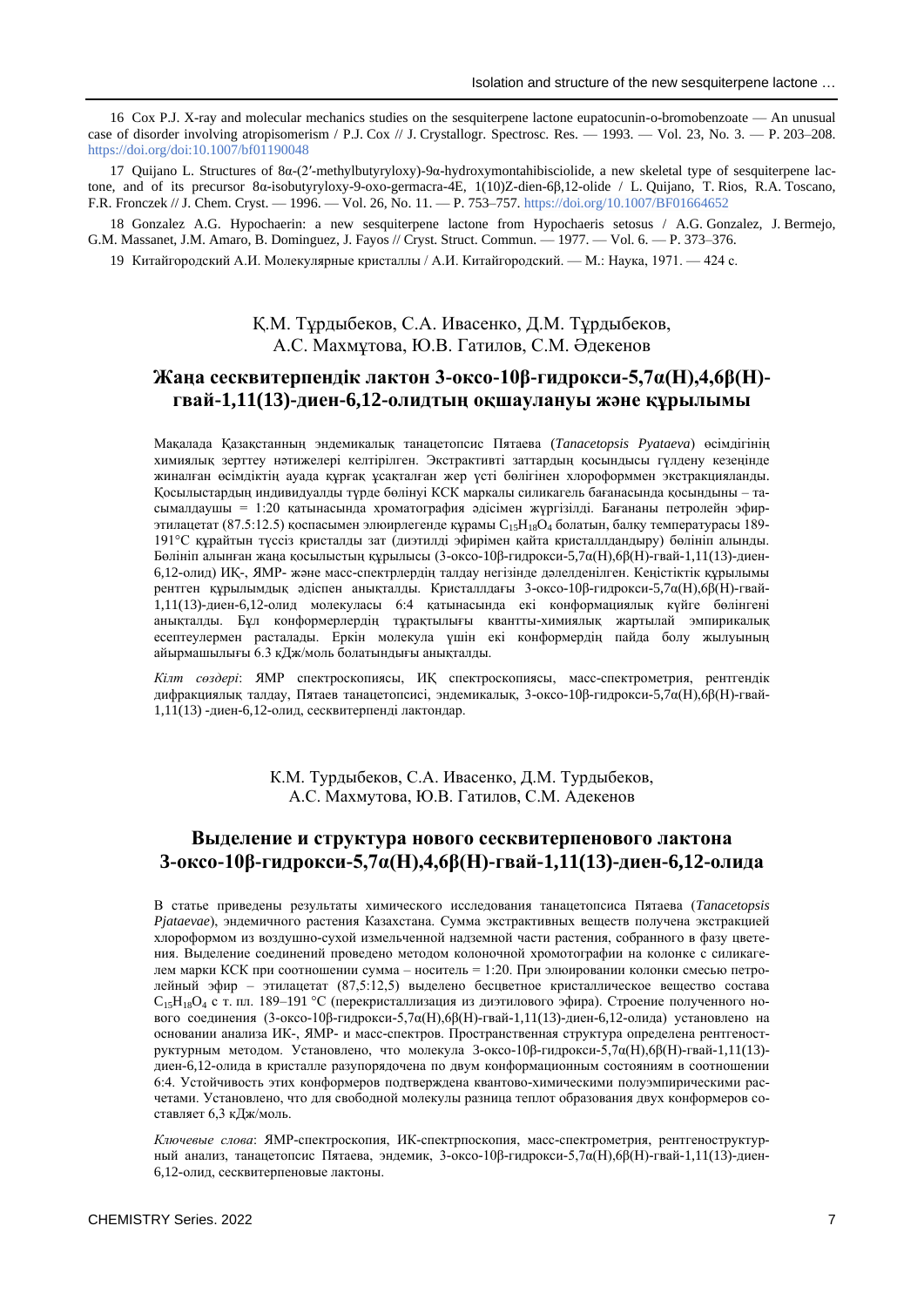#### References

1 Adekenov, S. M. (2013). Sesquiterpene lactones from endemic species of the family Asteraceae. *Chem. Natur. Comp., 49*(1), *158–162.* <https://doi:10.1007/s10600-013-0543-y>

2 Adekenov, S.M. (2013). Rasteniia — istochniki novykh lekarstvennych veschestv [Plants — sources of new medicinal substances]. *Farmaschevticheskii byulleten — Pharmaceutical Bulletin*, 1-2, 9-16 [in Russian].

3 Pavlov, N.В. (1966). *Flora Kazakhstana [Flora of Kazakhstan]*. Alma-Ata: Nauka [in Russian].

4 Abduazimov, B.C., Yunusov, A.I. & Sidyakin, G.P. (1983). Components of *Tanacetopsis mucronata. Khim. Prirod. Soedin.*, *19*(6), 764–765. <https://doi.org/10.1007/BF00575207>

5 Makhmudov, M.K., Abduazimov, B.K., Tashkhodzhaev, B., Ibragimov B.T., & Yagudaev, M.R. (1988). Crystal and molecular structure of the sesquiterpene lactone mucrin. *Khim. Prirod. Soedin.*, *24*(1), 49–53. <https://doi.org/10.1007/BF00597573>

6 Abduazimov, B.C., Tashkhodzhaev, B., Nasirov, S., Sham'yanov, I. D., Yagudaev, M. R., & Malikov V.M. et al. (1991). Structure of mucrolide. *Chem. Natur. Comp*., *27*(1), 15–19. <https://doi.org/10.1007/BF00629823>

7 Izbosarov, M.B.**,** Abduazimov, B.R.**,** Vdovin, A.**,** Kristallovich, E.L., & Yuldashev, M.P. (1999). Structure of mucroflavone B. *Chem. Natur. Comp*., *35*(6), 625–627. <https://doi.org/10.1007/BF02236287>

8 Tashkhodzhaev, B., Abduazimov, B.K., Izbosarov, M.B., Sham'yanov I.D., & Antipin, M.Y. (2002). 13α-Hydroxymethylenedeacetyllaurenobiolide, a New Germacranolide from Tanacetopsis mucronata. *Chem. Natur. Comp*., *38*(6), 557–560. <https://doi.org/10.1023/A:1022682620162>

9 [Dusmatova, D.E.,](https://www.webofscience.com/wos/author/record/31443963) [Bobakulov, K.M.](https://www.webofscience.com/wos/author/record/1137649), [Mukhamatkhanova, R.F.,](https://www.webofscience.com/wos/author/record/5661052) [Turgunov, K.K.,](https://www.webofscience.com/wos/author/record/537878) [Terenteva, E.O.](https://www.webofscience.com/wos/author/record/8598759), [&Tsay, E.A.](https://www.webofscience.com/wos/author/record/31557538) et al. (2021). Isolation of cytotoxic sesquiterpene lactones from the *Tanacetopsis karataviensis* (Kovalevsk.) Kovalevsk. *Natur. Prod. Research*, *35*(12), 1939–1948.<https://doi.org/10.1080/14786419.2019.1647423>

10 Stewart, J.J.P. (2007). Optimization of parameters for semiempirical methods V: modification of NDDO approximations and application to 70 elements. *J. Mol. Modeling*, *13*, 1173–1213.<https://doi:10.1007/s00894-007-0233-4>

11 Bruker. (2015). SAINT. Bruker AXS Inc., Madison, Wisconsin, USA.

12 Bruker. (20015). SADABS*.* Bruker AXS Inc., Madison, Wisconsin, USA.

13 Sheldrick, G.M. (2008). Crystal structure solution with SHELXS. *Acta Crystaollogr., Sect. A*, *64*, 112–122. <https://doi.org/10.1107/S0108767307043930>

14 Sheldrick, G.M. (2015). Crystal structure refinement with SHELXL. *Acta Crystaollogr., Sect.C*, *71*, 3–8. <https://doi.org/10.1107/S2053229614024218>

15 Allen, F.H., Kennard, O., Watson, D.G., Brammer, L., Orpen, A.G., & Taylor R. (1987). Tables of bond lengths deternined by x-ray and neutron diffraction. *J. Chem. Soc. Perkin Trans. 2*, S1–S19. <https://doi.org/10.1039/A701672G>

16 Cox P.J. (1993). X-ray and molecular mechanics studies on the sesquiterpene lactone eupatocunin-o-bromobenzoate — An unusual case of disorder involving atropisomerism. *J. Crystallogr. Spectrosc. Res*., *23*(3), 203–208. <https://doi.org/10.1007/bf01190048>

17 Quijano, L., Rios, T., Toscano, R.A., & Fronczek, F.R. (1996). Structures of 8α-(2′-methylbutyryloxy)-9αhydroxymontahibisciolide, a new skeletal type of sesquiterpene lactone, and of its precursor 8α-isobutyryloxy-9-oxo-germacra-4E, 1(10)Z-dien-6β,12-olide. *J. Chem. Cryst*., *26*(11), 753–757. <https://doi.org/10.1007/BF01664652>

18 Gonzalez, A.G., Bermejo, J., Massanet, G.M., Amaro, J.M., Dominguez B., & Fayos, J. (1977). Hypochaerin: a new sesquiterpene lactone from Hypochaeris setosus. *Cryst. Struct. Commun.*, *6*, 373–376.

19 Kitaigorodskii, A.I. (1971). *Molekulyarnye kristally [Molecular crystals].* Moscow: Nauka [in Russian].

## Information about authors

**Turdybekov, Koblandy Muboryakovich** — Doctor of chemical sciences, Professor, Karagandy University of the name of academician E.A. Buketov, Universitetskaya street, 28, 100024, Karaganda, Kazakhstan; e-mail: [xray-phyto@yandex.kz;](mailto:xray-phyto@yandex.kz) [https://orcid.org/0000-0001-9625-0060;](https://orcid.org/0000-0001-9625-0060)

**Ivasenko, Svetlana Alexandrovna** — associate Professor, Doctor of pharmaceutical sciences, School of Pharmacy, Karaganda Medical University, Gogol street, 40, 100008, Karaganda, Kazakhstan; е-mail: [Ivasenko@qmu.kz;](mailto:Ivasenko@qmu.kz) [https://orcid.org/0000-0003-3074-5719;](https://orcid.org/0000-0003-3074-5719)

**Turdybekov, Dastan Mukhtarovich** — Candidate of chemical sciences, Karaganda Technical University, N. Nazarbayev str., 56, 100010, Karaganda, Kazakhstan; e-mail: [turdas@mail.ru;](mailto:turdas@mail.ru) [https://orcid.org/0000-0002-0245-022X;](https://orcid.org/0000-0002-0245-022X)

**Makhmutova, Almagul Satybaldievna** — Candidate of chemical sciences, Associate Professor, Karaganda Medical University, Gogol str., 40, 100000, Karaganda, Kazakhstan; е-mail: [almagul\\_312@mail.ru;](mailto:almagul_312@mail.ru) [https://orcid.org/0000-0002-0194-8739;](https://orcid.org/0000-0002-0194-8739)